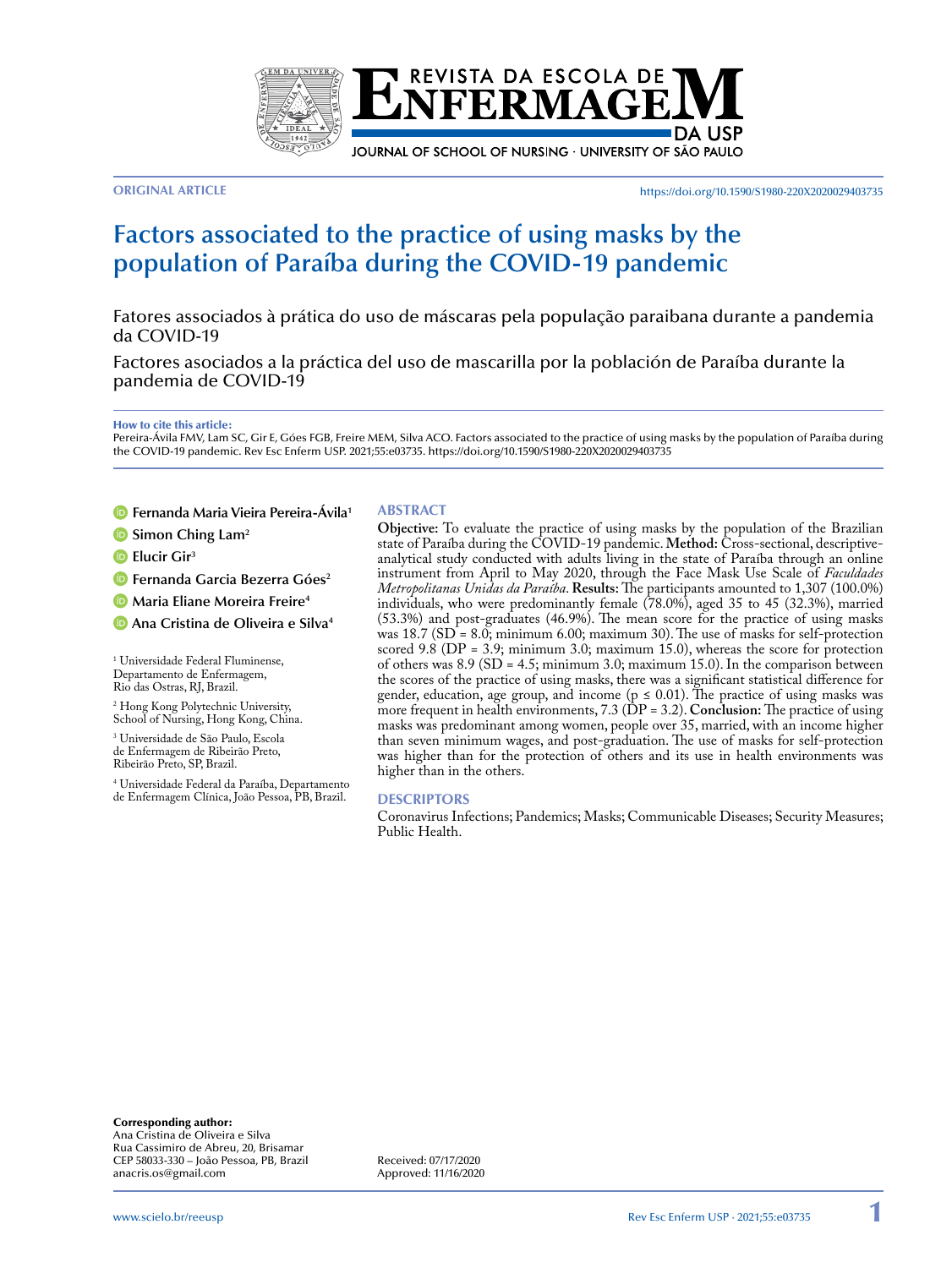# INTRODUCTION

Given the pandemic context provoked by SARS-CoV-2 in early 2020, individual and collective protection measures have been broadly disseminated, with the main objective of controlling the propagation and transmission of the virus and the consequent occurrence of COVID-19. This disease was first detected in Wuhan, China, in December 2019(1-2). The pandemic reached Latin America two months after the statement by the World Health Organization (WHO), in São Paulo, Brazil, through a sixty-year-old man who travelled through Italy<sup>(3)</sup>.

As of October 20, 2020, confirmed COVID-19 cases amounted to 40,114,293, with 1,114,692 related deaths. The United States of America presented the highest number of incidence, 8,065,615, followed by India (7,597,063 confirmed cases), Brazil (5,235,344), Russia (1,415,316), and Argentina (989,680)<sup>(4)</sup>.

In Brazil, in the same period, there were registers in all regions and states of approximately 154,176 deaths associated to COVID-19. The national incidence was then of 2,498.6 cases per 100,000 citizens. The Southeast region registered, as of the same date, the highest number of confirmed cases (1,837,514) among Brazilian regions, followed by the Northeast (1,424,549), North (669,311), South (660,908), and Center-West (658,445) regions<sup>(5)</sup>.

Paraíba was the third state of the Northeast with the highest incidence rate: 3,199.2 cases per 100,000 citizens, surpassed only by Sergipe and Piauí, with, respectively 1,031.1 and 999.1 cases per  $100,000$  citizens<sup>(5)</sup>. The response to the pandemic is understood not to occur linearly and, thus, understanding the behavior of the population of Paraíba regarding preventive measures is the most efficient way so far to contain transmission and improve health indicators $(2,6)$ .

The number of cases in Brazil has been avoidable and the pandemic has reached its peak in several regions, including Paraíba<sup> $(2,5)$ </sup>. Considering the transmission of SARS-CoV-2 through the respiratory route, the use of masks was strongly recommended not only in the hospital environment, but also in communities and domiciles $(7-9)$ .

Thus, measuring the practice of using masks by the population during the COVID-19 pandemic became a prevention and intervention strategy, mainly when its use is neglected. The Face Mask Use Scale (FMUS) is a reliable instrument to measure the practice of using masks, which enables the identification of objectives and circumstances of its use. Its self-reporting model facilitates the application of populational studies and enables the advancement of educational interventions and preventive measures through the appropriate and efficient use of masks in different circumstances<sup>(10)</sup>.

Considering that there are no studies on theme with the Brazilian population as of the emergence of the COVID-19

pandemic, this study is taken to be one of the first to present data on the practice of using masks and its associated factors. The objective of this study is thus evaluating the practice of using masks by the population of Paraíba during the COVID-19 pandemic.

# **METHOD**

# **DESIGN OF STUDY**

This is a cross-sectional, descriptive-analytical study. It was conducted from April 16 to May 5, 2020, with the participation of individuals from various cities of Paraíba. This study is part of the Multinational Project related to the practice of using masks among the general public during the COVID-19 pandemic.

# **POPULATION**

 For this study, all individuals over 18 of both sexes, and living in Paraíba were considered eligible. No foreigners or people born in Paraíba who were there temporarily were selected.

# Sample definition

Considering the population over 18 of approximately 3,766,528 citizens and meeting a statistical power of 80% (0.80) and a significance level of 5% (0.05), the calculated sample was of at least 385 participants. However, the way it was implemented, the collection phase resulted in 1,327 participants. This total of participants was then adopted, maintaining the planned confidence level.

# DATA COLLECTION

In the data collection phase, a duly trained team recruited individuals through digital media (Whatsapp, Facebook, Instagram), by sending a link to virtual documents: the Informed Consent Form (ICF) and the research form. A virtual questionnaire was opted for mainly due to promoting the participation of individuals from diverse cities of Paraíba, and due to observing the social distancing which was recommended in that period.

The data collection form encompassed general information and the Face Mask Use Scale (FMUS). This scale presents satisfactory psychometric features<sup>(10)</sup>. For studies in Brazil, the scale was translated and evaluated for the validity of face and content by experts on the theme and authorized by the original author of the scale and co-author of this study<sup>(10)</sup>. The Brazilian Portuguese (FMU-PB) version was thus used in this study.

The scale comprises six items on the use of masks in public, health, and domicile environments: 1. I wear a face mask in public venues to protect myself against influenza-like illness; 2. I wear a face mask in a doctor's clinic to protect myself against influenzalike illness; 3. I wear a face mask at home when I have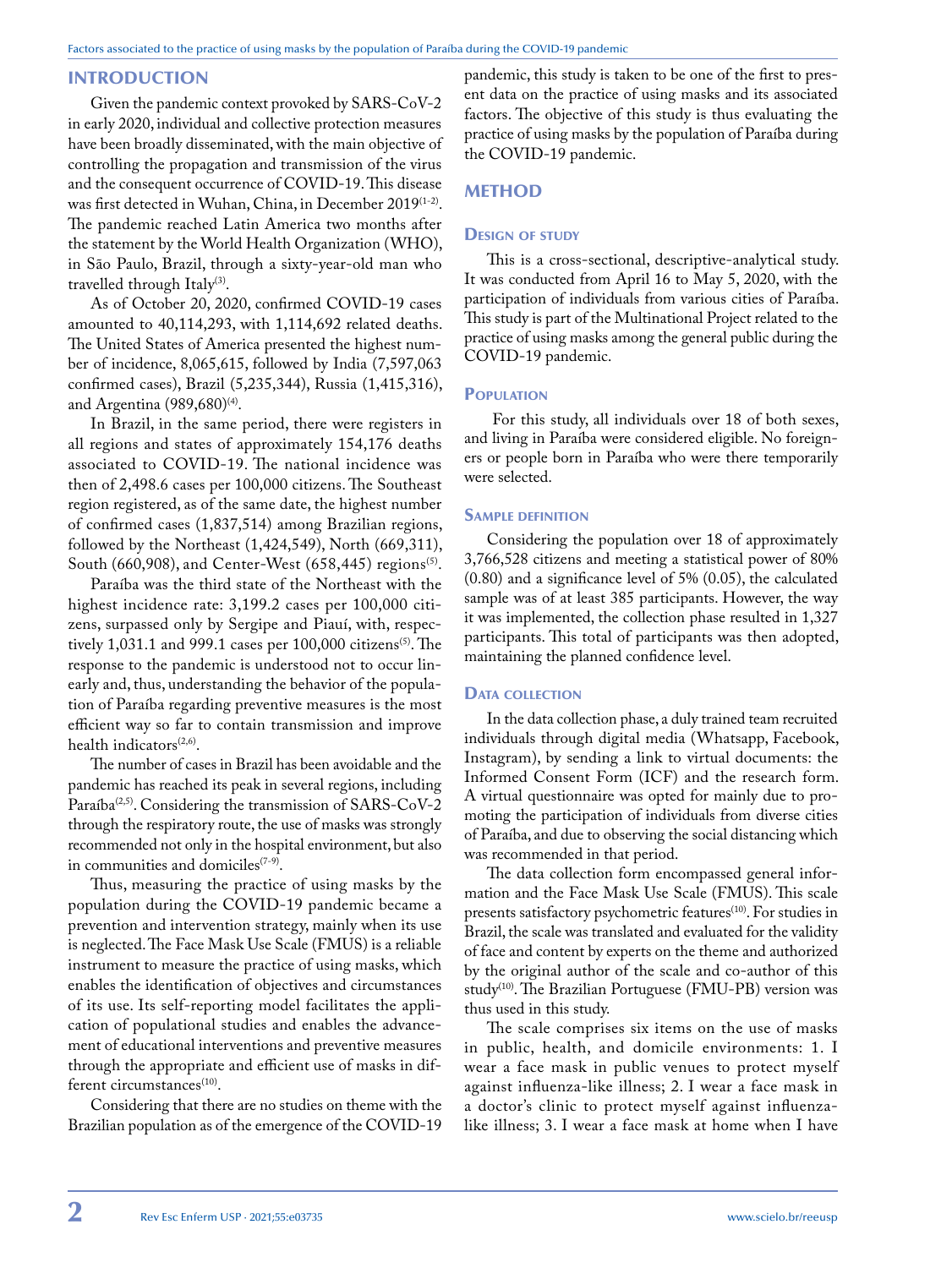symptoms of influenza-like illness; 4. I wear a face mask in public venues when I have symptoms of influenza-like illness; 5. I wear a face mask in a doctor's clinic when I have symptoms of influenza-like illness; 6. I wear a face mask at home when family members have influenza-like illness. The scale comprises also two domains: cautious practices (items 2, 4, and 5) and negligent practices (items 1, 3, and 6). The response options vary in a five point Likert-type scale, in which "never", "rarely", "sometimes", "frequently", and "always" represent the practice of using masks. A 1 to 5 score is attributed to the scale options in ascending order<sup>(10)</sup>.

To measure the practice of using masks, a general score ranging from 6 to 30 is used, in which the highest values, closer to 30, indicate the best practice of use. For the domains, the score ranges from 3 to  $15^{(10)}$ .

In this study, the calculated scores refer to the practice of using masks for self-protection (items 1, 2, and 6) and protection of others (3, 4, and 5) and in the different environments: public (items 1 and 4), health (items 2 and 5) and domiciliary (items 3 and 6), with scores ranging from 3 to  $10^{(10)}$ .

#### DATA TREATMENT AND ANALYSIS

The collected data were exported to a spreadsheet in *Microsoft Office Excel®* and analyzed with the *IBM® SPSS* software version 20.0. The sociodemographic characterization of the participants was performed through descriptive statistics with the measures in absolute frequency, relative frequency, and dispersion (standard deviation - SD). The outcome variables (dependent) were the general score in FMUS and its domains. The independent variables were sex, age group, education, family income, marital status, social isolation, and hand washing. To compare the scale scores among the independent variables, hypothesis testing, analysis of variance (ANOVA), and Student's t-test were used. The considered values were p-value  $\leq 0.01$  and  $p$ -value  $\leq 0.05$ .

#### Ethical aspects

The project was approved by the National Commission of Research Ethics (*Comissão Nacional de Ética em Pesquisa* – Conep). All ethical aspects were observed in its conduction, following Resolutions 466/2012 and 510/2016.

# RESULTS

The study participants amounted to 1,327 (100.0%) individuals from the general population. These were predominantly female, 1,035 (78.0%), aged 35 to 44 years old, 428 (32.3%), married, 707 (53.3%), post-graduates, 623 (46.9%), and monthly income of seven minimum wages or more, 392 (29.5%). Regarding the adopted measures to prevent COVID-19, 1,294 (97.5%) practiced hand washing and 1,138 (85.8%) practiced social isolation (Table 1).

Table 1 – Participant characterization per individual variables and measures to prevent COVID-19 – Paraíba, Brazil, 2020.

| <b>Variables</b>        | n (%)        |
|-------------------------|--------------|
| <b>Sex</b>              |              |
| Male                    | 292 (22.0)   |
| Female                  | 1,035 (78.0) |
| Age group (years)       |              |
| 18 to 24                | 232 (17.5)   |
| 25 to 34                | 371 (28.0)   |
| 35 to 44                | 428 (32.3)   |
| 45 to 54                | 178 (13.4)   |
| 55 or more              | 118(8.9)     |
| <b>Marital Status</b>   |              |
| Single                  | 535 (40.3)   |
| Married                 | 707 (53.3)   |
| Divorced/separated      | 70(5.3)      |
| Widow(er)               | 15(1.1)      |
| <b>Education level</b>  |              |
| Primary school          | 7(0.5)       |
| High school             | 224 (16.9)   |
| Graduation              | 473 (35.6)   |
| Post-graduation         | 623 (46.9)   |
| <b>Family income</b>    |              |
| < 1 minimum wage        | 47(3.5)      |
| 1 to 2 minimum wages    | 337 (25.4)   |
| 3 to 4 minimum wages    | 329 (24.8)   |
| 5 to 6 minimum wages    | 214 (16.1)   |
| > 7 minimum wages       | 392 (29.5)   |
| No income               | 8(0.6)       |
| <b>Hand washing</b>     |              |
| No                      | 33(2.5)      |
| Yes                     | 1,294 (97.5) |
| <b>Social isolation</b> |              |
| No                      | 189 (14.2)   |
| Yes                     | 1,138 (85.8) |

Note: (n =1,327)

In the analysis of the FMUS-PB items, item 1, on the use of masks in public environments, was answered with "always" by most participants (61.1%). A similar result was obtained for item 2, on the use of masks in the health service, totaling 65.5% for the option "always". On the other hand, item 3, on the use of masks at home, was answered with "always" by only 23.8% (Table 2).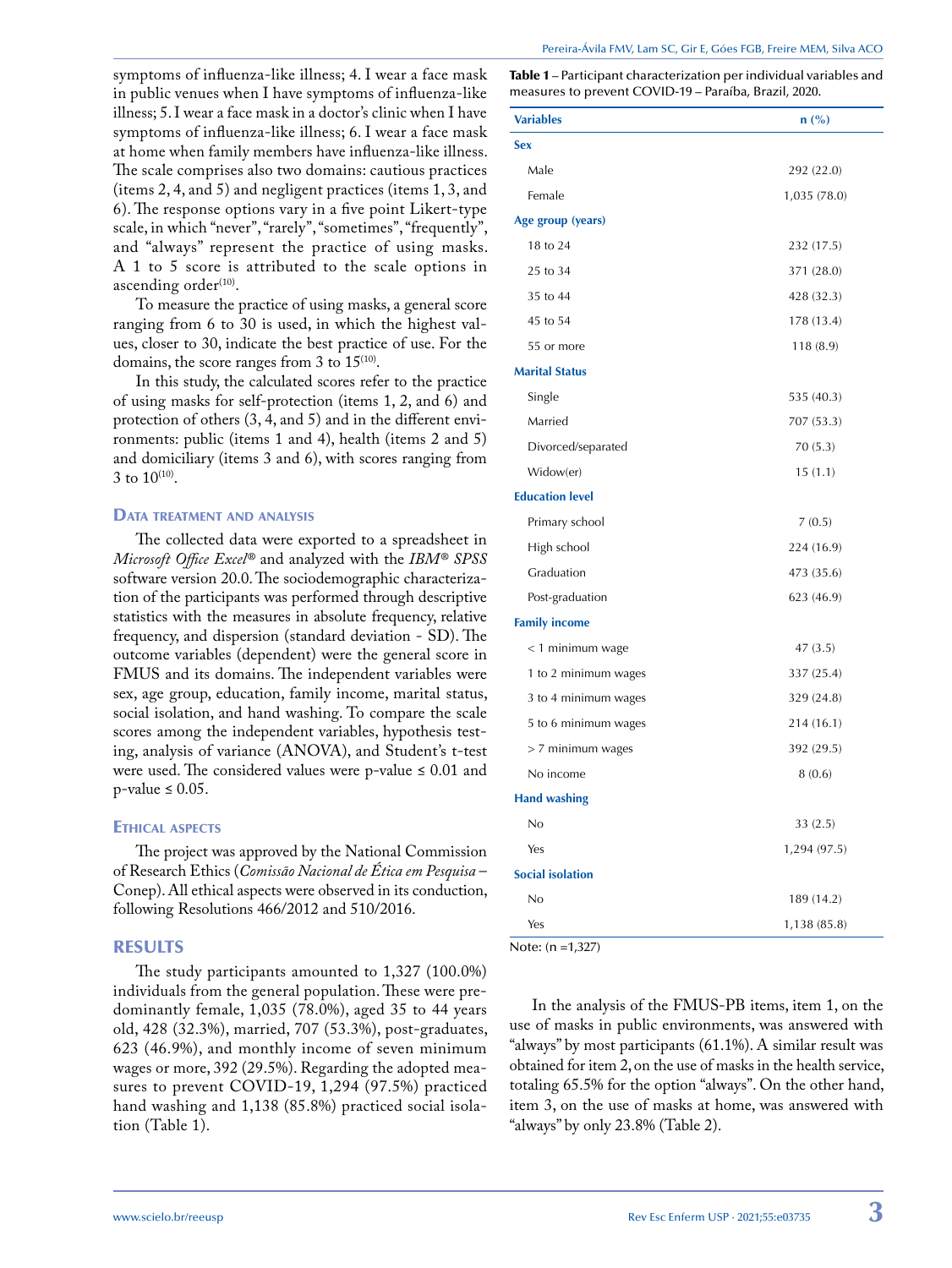|  |  |  | <b>Table 2</b> – Frequency of answers by participants to the items of the Brazilian Portuguese version (FMUS-PB) – Paraíba, Brazil, 2020. |
|--|--|--|-------------------------------------------------------------------------------------------------------------------------------------------|
|--|--|--|-------------------------------------------------------------------------------------------------------------------------------------------|

|                                                                                                | <b>Never</b> | <b>Rarely</b> | <b>Sometimes</b> | <b>Frequently</b>     | <b>Always</b> |
|------------------------------------------------------------------------------------------------|--------------|---------------|------------------|-----------------------|---------------|
| <b>Items</b>                                                                                   | n<br>$($ %)  | n<br>(%)      | n<br>(%)         | n<br>(%)              | n<br>(%)      |
| I wear a face mask in public venues to<br>protect myself against influenza-like<br>illness.    | 247 (18.6)   | 79<br>(6.0)   | 190 (14.3)       | $\Omega$<br>(0.0)     | 811 (61.1)    |
| Lwear a face mask in a doctor's clinic.<br>to protect myself against influenza-like<br>illness | 271 (20.4)   | 64<br>(4.8)   | 123(9.3)         | $\theta$<br>(0.0)     | 869 (65.5)    |
| I wear a face mask at home when I have<br>symptoms of influenza-like illness.                  | 706 (53.2)   | 163<br>(12.3) | 142 (10.7)       | $\theta$<br>(0.0)     | 316 (23.8)    |
| I wear a face mask in public venues when<br>I have symptoms of influenza-like illness.         | 460 (34.7)   | 103<br>(7.8)  | 134 (10.1)       | $\mathbf{0}$<br>(0.0) | 630 (47.5)    |
| I wear a face mask in a doctor's clinic<br>when I have symptoms of influenza-like<br>illness.  | 389 (29.3)   | 81<br>(6.1)   | 116(8.7)         | $\theta$<br>(0.0)     | 741 (55.8)    |
| I wear a face mask at home when family<br>members have influenza-like illness.                 | 747 (56.3)   | 168<br>(12.7) | 147(11.1)        | $\theta$<br>(0.0)     | 265(20.0)     |

Note: (n =1,327)

The general score for the practice of using masks was 18.7 (SD = 8.0), ranging from 6 to 30. For the cautious practices domain, a score of 10.5 (SD = 4.7) was obtained and the score for negligent practices was 8.2 (SD = 3.9), with 3 as the minimum value and 15 as the maximum. In the evaluation of the use of masks for self-protection, a score of 9.8 (SD = 3.9; minimum 3.0; maximum 15.0) was obtained, whereas that of protection of others was 8.9 (SD = 4.5; minimum 3.0; maximum 15.0). Regarding the practice of using masks in the environments, the score for the health environment was  $7.3$  (SD = 3.2), the score for the public was  $6.9$  (SD = 3.1), and domiciliary was 4.4  $(SD = 3.0)$ .

Table 3 presents the general and mean scores of FMUS-PB per individual variables and other preventive measures. There was a significant difference in the comparison of the means of the general score among age group, sex, education, marital status, family income, and hand washing. The two domains presented a statistically significant difference for the variables age group, marital status, and hand washing. A statistically significant difference with social isolation was presented by the domain cautious practices ( $p = 0.04$ ). The scores for the items self-protection and protection of others also presented statistically significant differences among age group, marital status, education, and hand washing (Table 3).

Table 3 – Distribution of the scores for the practice of using masks per individual variables and preventive measures against COVID-19 – Paraíba, Brazil, 2020.

| <b>Variables</b>         | f              | <b>FMUS</b> | E1       | E2       | E <sub>3</sub> | E4                   |
|--------------------------|----------------|-------------|----------|----------|----------------|----------------------|
| Age group $(2)$          |                |             |          |          |                |                      |
| 18 to 24 years           | 232            | 16.8        | 9.5      | 7.3      | 8.7            | 8.1                  |
| 25 to 34 years           | 371            | 18          | 10.2     | 7.8      | 9.5            | 8.5                  |
| 35 to 44 years           | 428            | 19.7        | 11       | 8.7      | 10.2           | 9.5                  |
| 45 to 54 years           | 178            | 19.7        | 10.9     | 8.7      | 10.2           | 9.5                  |
| 55 or older              | 118            | 19.8        | 10.7     | 9.1      | 10.5           | 9.3                  |
| p-value                  |                | $0.00**$    | $0.00**$ | $0.00**$ | $0.00**$       | $0.00**$             |
| $Sex^{(1)}$              |                |             |          |          |                |                      |
| Male                     | 292            | 17.6        | 9.6      | 8.1      | 9.4            | 8.2                  |
| Female                   | 1,035          | 19.0        | 10.8     | 8.3      | 9.0            | 9.1                  |
| p-value                  |                | $0.01*$     | $0.00**$ | 0.47     | 0.07           | $0.00**$             |
| Education <sup>(2)</sup> |                |             |          |          |                |                      |
| Primary school           | $\overline{7}$ | 19.4        | 10.1     | 9.3      | 10.7           | 8.7                  |
|                          |                |             |          |          |                | continu <sub>0</sub> |

continue…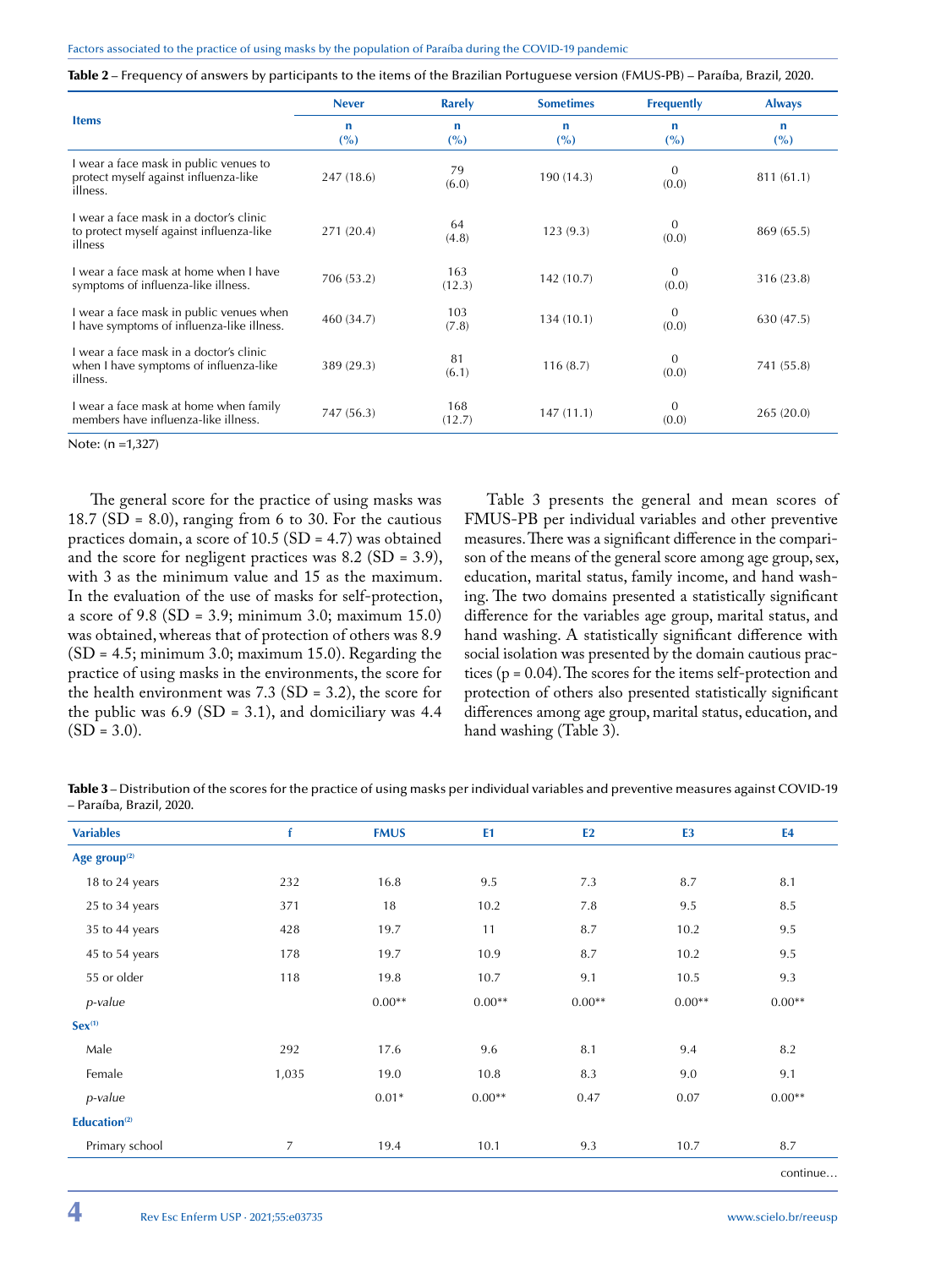| <b>Variables</b>                | f      | <b>FMUS</b> | E1                | E2       | E <sub>3</sub> | <b>E4</b>        |
|---------------------------------|--------|-------------|-------------------|----------|----------------|------------------|
| High school                     | 224    | 18          | 10.1              | 7.9      | 9.5            | 8.5              |
| Graduation                      | 473    | 17.8        | 9.8               | 7.9      | 9.4            | 8.4              |
| Post-graduation                 | 623    | 19.7        | 11.2              | 8.5      | 10.2           | 9.5              |
| p-value                         |        | $0.00**$    | $0.00**$          | 0.06     | $0.00**$       | $0.00**$         |
| Marital status <sup>(2)</sup>   |        |             |                   |          |                |                  |
| Single                          | 535    | 17.8        | 9.9 <sup>b</sup>  | 7.8      | 9.4            | 8.4              |
| Married                         | 707    | 19.3        | 10.8 <sup>a</sup> | 8.4      | 10.1           | 9.2              |
| Separated/Divorced              | 70     | 20          | 10.9              | 9.1      | 10.4           | 9.6              |
| Widow(er)                       | 15     | 18.3        | $9.8\,$           | 8.5      | $9.8\,$        | 8.5              |
| p-value                         |        | $0.00**$    | $0.00**$          | $0.01*$  | $0.00**$       | $0.01*$          |
| Family income <sup>(2)</sup>    |        |             |                   |          |                |                  |
| $< 1$ MW                        | 47     | 19.3        | 10.2              | 9.1      | 10.5           | 8.8              |
| 1 to 2 MW                       | 337    | 17.7        | 9.9               | 7.7      | 9.2            | 8.4              |
| 3 to 4 MW                       | 329    | 18.3        | 10.3              | 7.9      | 9.5            | 8.8              |
| 5 to 6 MW                       | 214    | 19.2        | 10.8              | 8.4      | 10             | 9.1              |
| 7 MW                            | 392    | 19.6        | 10.9              | 8.7      | 10.2           | 9.4              |
| No income                       | $\, 8$ | 21.9        | 12.7              | 9.1      | 11.5           | 10.4             |
| p-value                         |        | $0.01**$    | 0.06              | $0.00**$ | $0.00**$       | 0.06             |
| Hand washing(1)                 |        |             |                   |          |                |                  |
| $\rm No$                        | 33     | 14.9        | $\,8.4$           | 6.6      | $7.9\,$        | $\boldsymbol{7}$ |
| Yes                             | 1,294  | 18.8        | 10.5              | 8.3      | 9.8            | 8.9              |
| p-value                         |        | $0.02*$     | $0.02*$           | $0.03*$  | $0.02*$        | $0.02*$          |
| Social isolation <sup>(1)</sup> |        |             |                   |          |                |                  |
| $\rm No$                        | 189    | 19.2        | 11.1              | 8.1      | 9.9            | 9.2              |
| Yes                             | 1,138  | 18.7        | 10.4              | 8.2      | 9.8            | 8.9              |
| p-value                         |        | 0.41        | $0.04*$           | 0.55     | 0.48           | 0.39             |

Note: (n =1,327)

…continuation

FMUS: Face Mask Use Scale; E1: Cautious practices; E2: Negligent practices; E3: Use for self-protection; E4: Use for protecting others; MW: Minimum wage

Significant results:  $*$  p-value  $\leq$  0.05;  $**$  p-value  $\leq$  0.01

With Student's t-test; 2 With ANOVA test

In Table 4, which refers to the practice of using masks in the environments, a statistically significant difference is observed among the age group variables. Individuals from 18 to 24 years presented low scores of use for all environments.

Regarding the variable sex, women had the highest statistically significant scores for use of masks in health environments ( $p = 0.00$ ) and use of masks in a public environment ( $p = 0.01$ ), but not for the use of masks in a domiciliary environment ( $p = 0.83$ ).

Table 4 – Distribution of the scores of practice of using masks in the environments per individual variables and preventive measures for COVID-19 – Paraíba, Brazil, 2020.

| <b>Variables</b>         |     | E <sub>5</sub> |           | E <sub>6</sub>       |      |           | E7                   |             |           |          |
|--------------------------|-----|----------------|-----------|----------------------|------|-----------|----------------------|-------------|-----------|----------|
|                          |     | <b>Mean</b>    | <b>SD</b> | $\bf{D}$             | Mean | <b>SD</b> | D                    | <b>Mean</b> | <b>SD</b> |          |
| Age group <sup>(2)</sup> |     |                |           |                      |      |           |                      |             |           |          |
| 18 to 24 years           | 232 | 6.6            | 3.38      | $0.00$ <sup>**</sup> | 4.0  | 2.76      | $0.00$ <sup>**</sup> | 6.1         | 3.25      | $0.00**$ |
| 25 to 34 years           | 371 | 7.3            | 3.19      |                      | 4.1  | 2.78      |                      | 6.6         | 3.02      |          |
|                          |     |                |           |                      |      |           |                      |             |           | continue |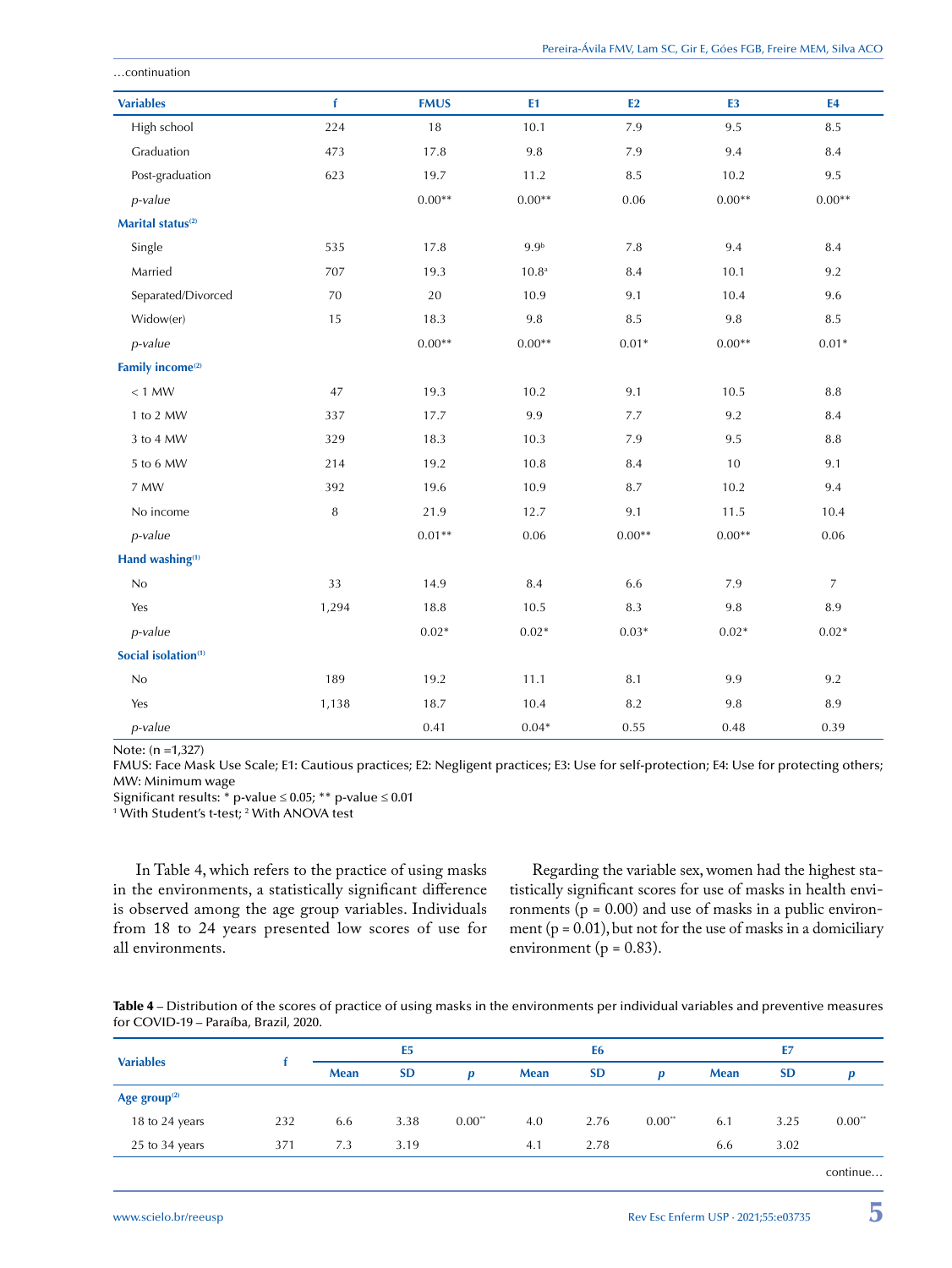…continuation

|                                 |                | E <sub>5</sub> |           | E <sub>6</sub>   |             |           | E7               |                    |           |                     |
|---------------------------------|----------------|----------------|-----------|------------------|-------------|-----------|------------------|--------------------|-----------|---------------------|
| <b>Variables</b>                | f              | <b>Mean</b>    | <b>SD</b> | $\boldsymbol{p}$ | Mean        | <b>SD</b> | $\boldsymbol{p}$ | Mean               | <b>SD</b> | $\boldsymbol{p}$    |
| 35 to 44 years                  | 428            | $7.3\,$        | 3.06      |                  | 4.7         | $3.08\,$  |                  | $7.3\,$            | 3.04      |                     |
| 45 to 54 years                  | 178            | 7.6            | 3.28      |                  | 4.8         | 3.10      |                  | 7.3                | 3.20      |                     |
| 55 or older                     | 118            | $7.3\,$        | 3.20      |                  | 4.9         | 3.20      |                  | 7.5                | 2.84      |                     |
| $Sex^{(1)}$                     |                |                |           |                  |             |           |                  |                    |           |                     |
| Male                            | 292            | 6.7            | 3.33      | $0.00**$         | 4.4         | 3.04      | 0.83             | 6.5                | 3.16      | $0.01$ <sup>*</sup> |
| Female                          | 1,035          | $7.5\,$        | 3.15      |                  | 4.45        | 2.96      |                  | $7.0\,$            | 3.09      |                     |
| Education <sup>(2)</sup>        |                |                |           |                  |             |           |                  |                    |           |                     |
| Primary school                  | $\overline{7}$ | 6.9            | 3.24      | $0.00**$         | 5.1         | 3.24      | 0.28             | 7.4                | 2.99      | $0.01*$             |
| High school                     | 224            | $\overline{7}$ | 3.28      |                  | 4.2         | 2.91      |                  | 6.7                | 3.18      |                     |
| Graduation                      | 473            | 6.8            | 3.38      |                  | 4.3         | 2.95      |                  | 6.6                | 3.20      |                     |
| Post-graduation                 | 623            | 7.9            | 2.97      |                  | 4.6         | 3.01      |                  | $7.2^{\mathrm{a}}$ | 3.00      |                     |
| Marital status <sup>(2)</sup>   |                |                |           |                  |             |           |                  |                    |           |                     |
| Single                          | 535            | $\overline{7}$ | 3.27      | $0.02*$          | 4.3         | 2.89      | 0.25             | 6.5                | 3.16      | 0.00"               |
| Married                         | 707            | 7.6            | 3.13      |                  | 4.5         | 2.98      |                  | $7.2\,$            | 3.08      |                     |
| Separated/Divorced              | 70             | 7.4            | 3.30      |                  | 4.9         | 3.45      |                  | 7.7                | 2.71      |                     |
| Widow(er)                       | 15             | 6.8            | 3.69      |                  | 4.3         | 3.24      |                  | 7.2                | 3.03      |                     |
| Monthly income <sup>(2)</sup>   |                |                |           |                  |             |           |                  |                    |           |                     |
| $< 1$ MW                        | 47             | 7              | 3.03      | 0.09             | 5.3         | 2.84      | $0.02*$          | 6.9                | 2.97      | $0.00**$            |
| 1 to 2 MW                       | 337            | 7              | 3.19      |                  | $4^{\rm b}$ | 2.80      |                  | 6.6                | 3.10      |                     |
| 3 to 4 MW                       | 329            | 7.2            | 3.31      |                  | 4.4         | 2.85      |                  | 6.7                | 3.20      |                     |
| 5 to 6 MW                       | 214            | 7.5            | 3.08      |                  | 4.5         | 3.07      |                  | 7.1                | 3.02      |                     |
| 7 MW or more                    | 392            | 7.6            | 3.24      |                  | $4.7^{a}$   | 3.15      |                  | 7.3                | 3.06      |                     |
| No income                       | 8              | 9              | 1.51      |                  | 4.9         | 2.30      |                  | 8.0                | 3.02      |                     |
| Hand washing <sup>(1)</sup>     |                |                |           |                  |             |           |                  |                    |           |                     |
| No                              | 33             | 6.2            | 3.62      | 0.08             | 3.8         | 2.86      | 0.17             | $5.0\,$            | 3.34      | $0.00**$            |
| Yes                             | 1,294          | 7.3            | 3.20      |                  | 4.4         | 2.98      |                  | 7.0                | 3.09      |                     |
| Social isolation <sup>(1)</sup> |                |                |           |                  |             |           |                  |                    |           |                     |
| No                              | 189            | 7.9            | 2.91      | $0.00**$         | 4.4         | 2.90      | 0.81             | 6.9                | 3.12      | 0.75                |
| Yes                             | 1,138          | 7.2            | 3.25      |                  | 4.4         | 2.99      |                  | 6.9                | 3.11      |                     |

Note: (n =1,327)

MW: Minimum wage; E5: Use in health environments; E6: Use at home; E7: Use in a public area

Significant results: \* p-value ≤ 0.05; \*\* p-value ≤ 0.01

In Figure 1, which refers to the distribution of the general score and of other FMUS-PB scores, the domain cautious practices and the use for self-protection present the highest median values (11), whereas the use in the domiciliary environment presented the lowest median (3). The mean, signaled in the graph with a red dot, and the median are observed to present close values.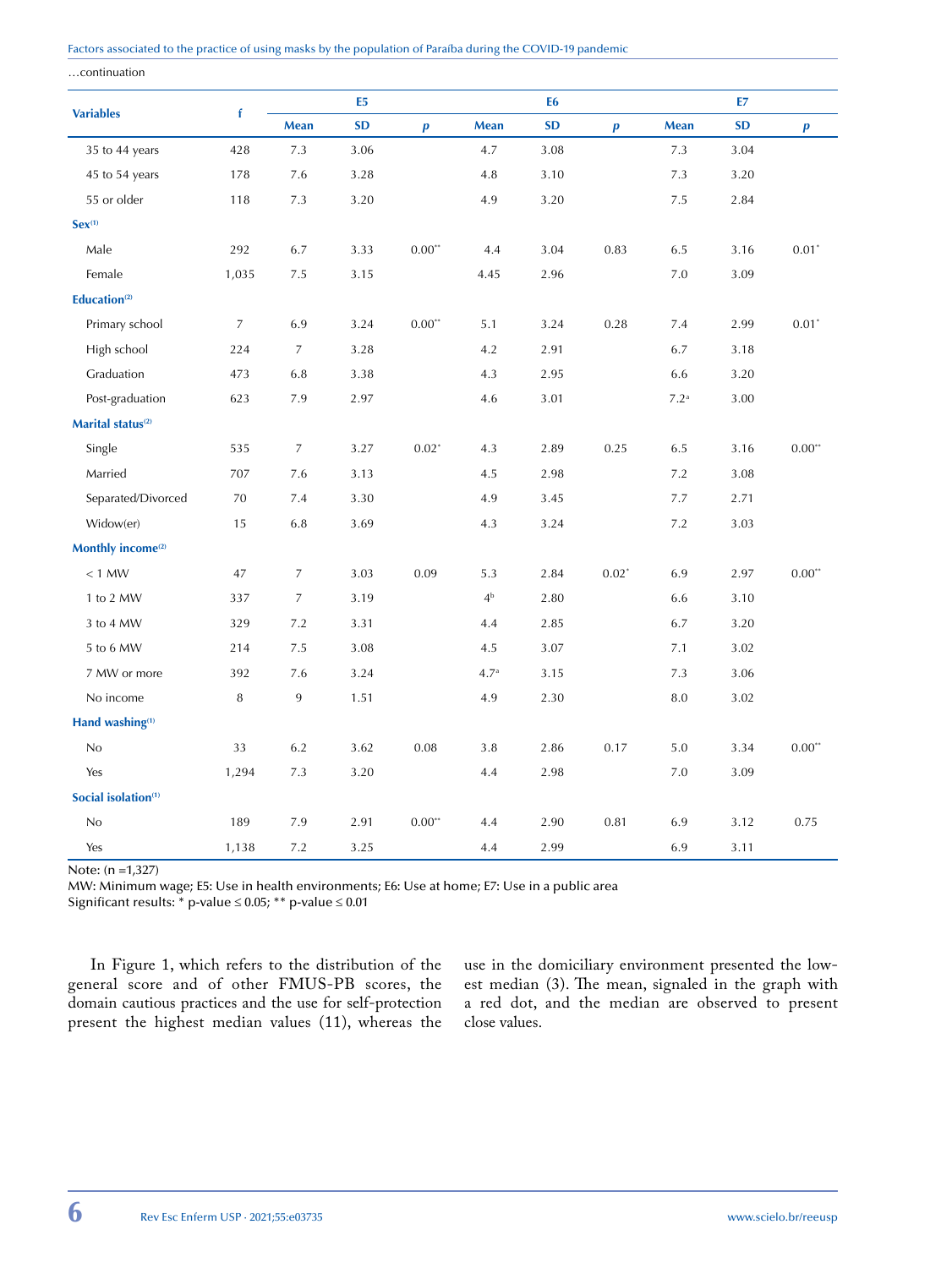

Note: (n =1,327)

Figure 1 – *Boxplot* of the scores of practice of using masks for the general score and the other items in the FMUS-PB scale – Paraíba, Brazil, 2020.

#### **DISCUSSION**

This study has evaluated the practice of using masks among the population of Paraíba considering cautious and negligent practices, use for self-protection and protection of others in the public, health, and domiciliary environments.

In relation to the sociodemographic characterization of the participants, the participants were mostly constituted by educated adult women with a monthly income of over seven minimum wages. This finding matches that of a study conducted in Hong Kong with 1,020 individuals on knowledge, attitudes, and practices regarding protection measures (use of masks, hand washing, social distancing) against a respiratory infection (A/H7N9), with a predominance of adult women with a higher education level $(11)$ .

The practice of using masks by the studied population had satisfactory results. The practice of using masks in this study was higher when compared to that of a study conducted in Egypt, where less than half the studied population used masks, despite more than half of this population believing that this practice protects individuals against diseases transmitted through respiratory route, which corresponds to a negligent practices<sup>(12)</sup>. The practice of using masks, respiratory etiquette, hand hygiene, and social distancing measures are important for the suppression of COVID-19<sup>(2,11,13)</sup>.

The negligent practices regarding the use of masks may be related to the lack of consensus of sanitary authorities and governments regarding the determination or obligation of its use<sup>(14)</sup>. In Brazil, the determination on the use of masks by the general public has been happening in distinct periods in each region based on the epidemiological behavior

of COVID-19 and according to the reality of each state and municipality, as per recommendation of the Ministry of Health<sup>(2)</sup>. In this study, young adults presented lower scores regarding negligent practices of the use of masks when compared to the scores of older adults.

Distinct recommendations may have a negative effect and favor negligence towards the use of masks and other preventive measures. In some countries, fake news on COVID-19 and protection and prevention measures (including type and use of masks) are observed to be disseminated in the traditional and social media. Such fact is worsened by the lack of knowledge and understanding of the population on what may be true and appropriate, mainly regarding new and yet unknown situations<sup>(15-16)</sup>.

In this study, an important association regarding COVID-19 preventive measures was observed, since individuals who performed hand hygiene presented the highest score in the Face Mask Use Scale. Systematic reviews and meta-analyses show a significant efficacy of the combination of the practice of using masks and hand washing against the influenza virus in communities(17-18). However, the complexity involving such preventive measures is real, and may be often related to factors such as human behavior, compensation of risk perception, underestimation of individual responsibility, and lack of knowledge, attitudes which may interfere in the adherence to preventive measures $(7,19-21)$ .

Scientific evidence on the efficiency of the use of masks by the population during respiratory disease pandemics are scarce and conflicted<sup>(22)</sup>. However, in face of the COVID-19 pandemic, the precaution principle must be applied, encouraging the population to use masks.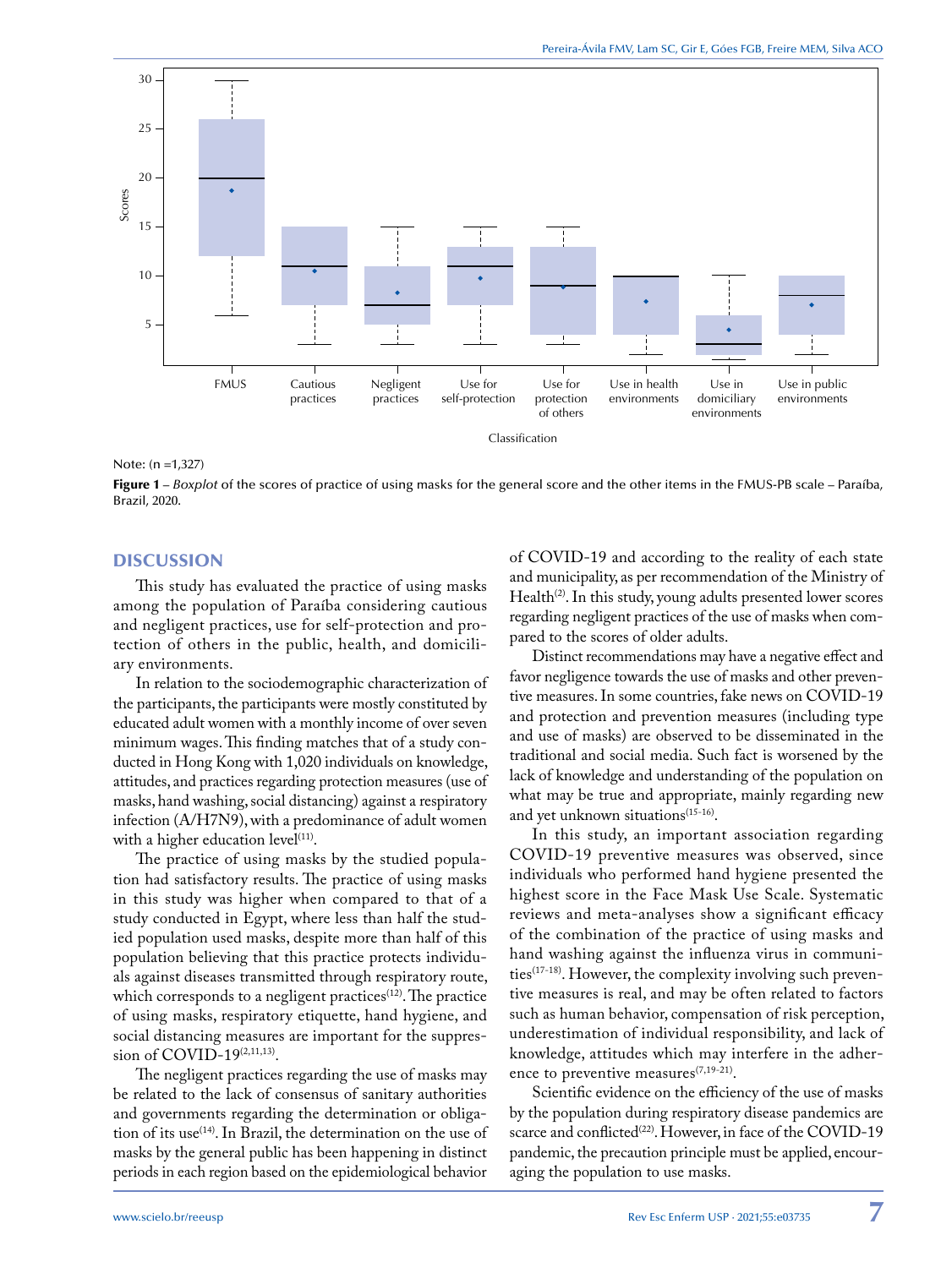The period of data collection for this study refers to the moment after the Ministry of Health's decree on the use of fabric masks by the population in public environments $(8)$ . The practice of using masks by the Brazilian population was not common and is believed to have never happened before<sup>(2)</sup>, which may compromise the adoption of this measure of precaution.

In the absence of studies to subsidize this research's discussion on the use of masks by the Brazilian population, studies conducted in other countries and municipalities were considered, mainly studies in countries where the practice of using masks has been frequent in face of previous respiratory disease epidemics, such as those in Asia<sup>(2)</sup>.

The study population was more likely to use masks for self-protection than for protection of others, and more likely to use masks in public environments than in health environments or at home. A study conducted in Hong Kong with 399 interviewees has identified that individuals were more likely to use masks in health environments and to protect others than for self-protection<sup>(23)</sup>.

Consequently, masks should be used inside and outside the domiciliary environment, both for self-protection and protection of others, aiming at preventing respiratory contact with asymptomatic or oligosymptomatic strangers<sup>(24)</sup>. In addition, healthy people are infected in public areas<sup>(25)</sup>.

The low frequency of the practice of using masks in the domestic environment is noteworthy. The domiciliary environment is perceived as safe, regardless of whether the respiratory symptoms of the flu are present $(10)$ . However, individuals with respiratory symptoms should use masks in domestic environments. Transmission within families is still a concern, since 66% of confirmed cases diagnosed in Hong Kong were disseminated among family mem $bers^{(18)}$ . There are potential advantages of the use of masks in public and health environments, either by symptomatic or non-symptomatic individuals, such as the reduction of potential risk of exposure, also observed in domiciliary environments<sup>(18)</sup>.

In general, the practice of using masks and its frequency of use in different environments for the study population were considered positive, except in the domiciliary environment; however, it is emphasized that this practice should be adopted by all the population. Some difficulties - such as the absence of a rapid test for case tracking, a political setting which is hostile against evidence-based decisions, and divergence of information and

recommendations among government, states, and municipalities - are believed to have influenced the adoption of appropriate protection and precaution measures against COVID-19<sup>(26)</sup>. However, the perception of an increased risk plays an important role in the use of masks<sup>(19)</sup>. The period of execution of the research corresponded to the peak of the pandemic and the use of masks by the study population is believed to have increased.

Masks are recommended to be used with other nonpharmacological preventive measures, such as social distancing, appropriate respiratory etiquette, and recurrent hand hygiene. Also, the use of masks by the population may convey a false sensation of security, leading the individual to devalue the set of prevention measures in face of the COVID-19 pandemic<sup>(27-28)</sup>.

This study's findings raise important points for reflection on protection measures against COVID-19 adopted by the population, which should be incorporated and implemented through permanent education. Permanent education enables professional development, mainly in the nursing team, favoring the population's and workers' demand for health services in face of the practice of using masks, considering that this is new and requires knowledge based on scientific evidence to incorporate effective and efficient actions for health education, meeting the identified demands of the population in the current epidemiological setting.

Some limitations of this study should be stated: the exclusion of digital illiterates, the impossibility of assisting the participant when a question was not understood and the impossibility of knowing the circumstances in which the questionnaire was answered.

# **CONCLUSION**

The results show that most study participants have practiced the use of masks, which was higher among women, people over 35, married, with a monthly income over seven minimum wages, and post-graduates. The use of masks for self-protection was higher than for the protection of others and its use in health environments was higher than in other environments. However, it should be considered that the use of masks by the population can only be efficient if its use is satisfactory and associated to other preventive measures against COVID-19. This leads thus to the urgency of performing studies which may point out factors that influence the practice of using masks and that enable identifying the relations of cause and effect for prevention and control of COVID-19.

#### **RESUMO**

**Objetivo:** Avaliar a prática do uso de máscaras pela população paraibana durante a pandemia da COVID-19. **Método:** Estudo transversal descritivo-analítico realizado com adultos residentes no estado da Paraíba via instrumento online, no período de abril a maio de 2020, por meio da escala da prática do uso de máscaras das Faculdades Metropolitanas Unidas da Paraíba. **Resultados:** Participaram do estudo 1.307 (100,0%) indivíduos, com predominância do sexo feminino (78,0%), faixa etária entre 35 e 45 anos (32,3%), casados (53,3%) e com pós-graduação (46,9%). O escore médio da prática do uso de máscaras foi de 18,7 (DP = 8,0; mínimo 6,00; máximo 30). A utilização de máscaras para autoproteção obteve o escore de 9,8 (DP = 3,9; mínimo 3,0; máximo 15,0), enquanto o escore de proteção do outro foi 8,9 (DP = 4,5; mínimo 3,0; máximo 15,0). Na comparação entre os escores da prática do uso de máscaras, houve diferença estatística entre sexo, escolaridade, faixa etária e renda (p ≤ 0,01). A prática de utilização de máscaras foi maior em ambientes de saúde 7,3 (DP = 3,2). **Conclusão:** A prática do uso de máscaras predominou entre mulheres, pessoas acima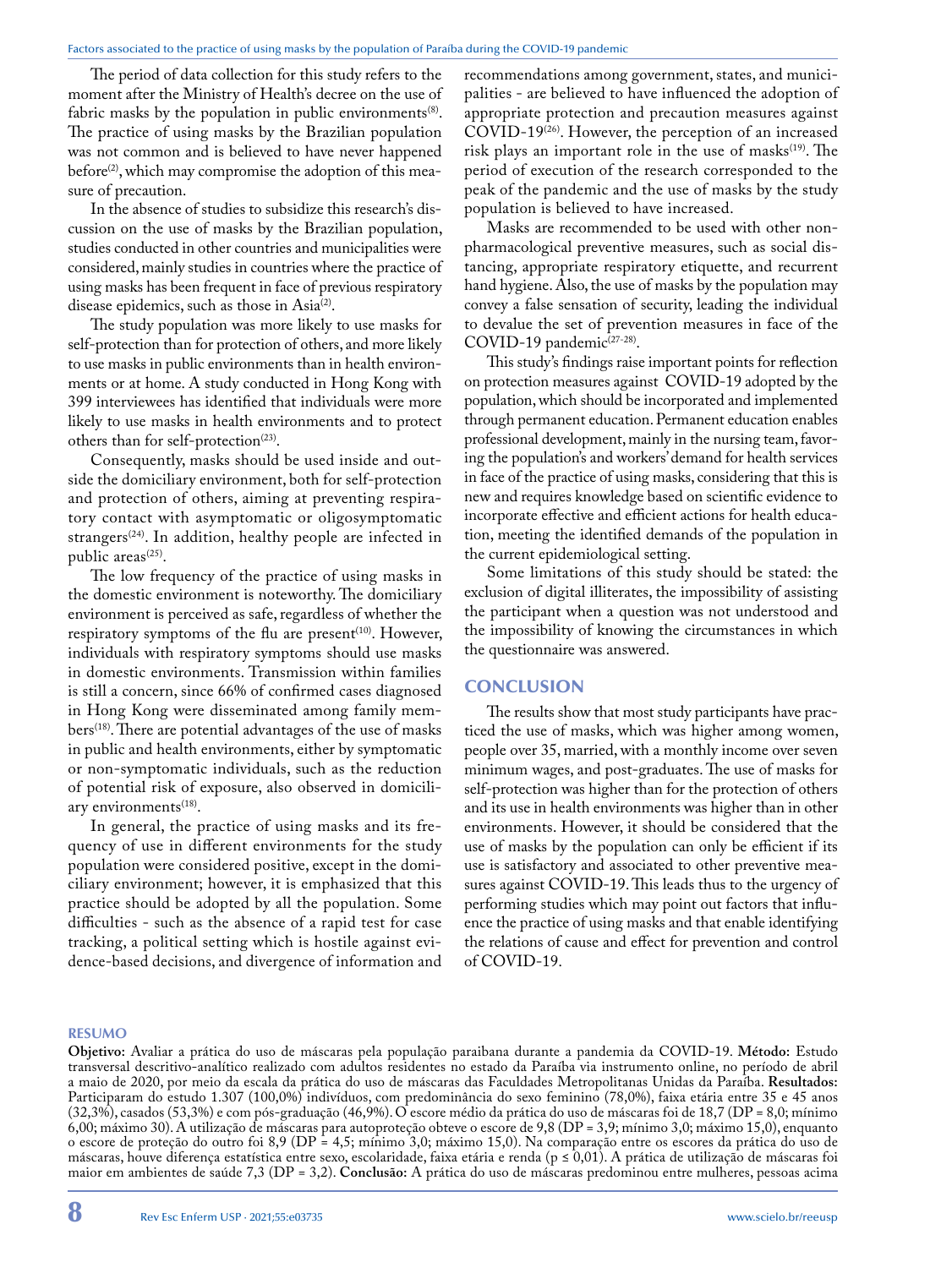de 35 anos, casadas, com renda acima de sete salários mínimos e com pós-graduação. O uso de máscaras para autoproteção foi maior do que para a proteção do outro e a utilização em ambientes de saúde foi maior do que nos demais.

#### **DESCRITORES**

Infecções por Coronavírus; Pandemias; Máscaras; Doenças Transmissíveis; Medidas de Segurança; Saúde Pública.

#### **RESUMEN**

**Objetivo:** Evaluar la práctica del uso de mascarilla por la población de Paraíba durante la pandemia de COVID-19. **Método:** Estudio descriptivo-analítico transversal realizado con adultos residentes en el estado de Paraíba vía instrumento online, en el período de abril a mayo de 2020, mediante la escala de la práctica del uso de la máscara de *Faculdades Metropolitanas Unidas da Paraíba*. **Resultados:** Participaron en el estudio un total de 1.307 (100,0%) personas, predominantemente del sexo femenino (78,0%), en el grupo de edad de 35 a 45 años (32,3%), casadas (53,3%) y con postgrado (46,9%). La puntuación media de la práctica del uso de la mascarilla fue de 18,7  $(SD = 8,0; \text{minimo } 6,00; \text{máximo } 30)$ . El uso de mascarillas para la autoprotección obtuvo una puntuación de 9,8 (SD = 3,9; mínimo 3,0; máximo 15,0), mientras que la puntuación para la protección de los demás fue de 8,9 (SD = 4,5; mínimo 3,0; máximo 15,0). En la comparación entre las puntuaciones de la práctica del uso de la mascarilla, hubo una diferencia estadística entre el sexo, la educación, el grupo de edad y los ingresos (p ≤ 0,01). La práctica del uso de la mascarilla fue mayor en las áreas de salud: 7,3 (SD = 3,2). **Conclusión:** La práctica del uso de mascarillas predominó entre las mujeres, las personas mayores de 35 años, casadas, con ingresos superiores a siete salarios mínimos y con postgrado. El uso de las mascarillas para la autoprotección fue mayor que para la protección del otro y el uso en áreas de salud fue mayor que en las otras áreas.

#### **DESCRIPTORES**

Infecciones por Coronavirus; Pandemias; Máscaras; Enfermedades Transmisibles; Medidas de Seguridad; Salud Pública.

#### **REFERENCES**

- 1. European Centre for Disease Prevention and Control. Situation update worldwide, as of 2 april 2020 [Internet]. 2020 [cited 2020 Apr 2]. Available from: https://www.ecdc.europa.eu/en/geographical-distribution-2019-ncov-cases
- 2. Croda J, Oliveira WK, Frutuoso RL, Mandetta LH, Baia-da-Silva DC, Brito-Sousa JD, et al. COVID-19 in Brazil: advantages of a socialized unified health system and preparation to contain cases. Rev Soc Bras Med Trop. 2020;53:e20200167. https://doi.org/10.1590/0037-8682- 0167-2020
- 3. Rodriguez-Morales AJ, Gallego V, Escalera-Antezana JP, Méndez CA, Zambrano LI, Franco-Paredes C, et al. COVID-19 in Latin America: the implications of the first confirmed case in Brazil. Travel Med Infect Dis. 2020;29:101613. https://doi.org/10.1016/j.tmaid.2020.101613
- 4. World Health Organization. Coronavirus disease (COVID-19) Dashboard [Internet]. Geneva: WHO; 2020 [cited 2020 Oct 20]. Available from: https://covid19.who.int/
- 5. Brasil. Ministério da Saúde. Secretarias Estaduais de Saúde. Painel Coronavírus [Internet]. Brasília, DF: Ministério da Saúde; 2020 [cited 2020 out. 20]. Available from: https://covid.saude.gov.br/
- 6. Lodge EK, Schatz AM, Drake JM. Protective population behavior change in outbreaks of emerging infectious disease. bioRxiv. [Preprint]. 2020. https://doi.org/10.1101/2020.01.27.9215367.
- 7. Garcia LP. Use of facemasks to limit COVID-19 transmission. Epidemiol Serv Saúde. 2020;29(2):e2020023. https://doi.org/10.5123/ s1679-49742020000200021
- 8. Brasil. Ministério da Saúde. Nota informativa nº 3/2020-CGPAP/DESF/SAPS/MS. Brasília, DF: Ministério da Saúde; 2020 [cited 2020 Oct 20]. Available from: http://portal.antaq.gov.br/wp-content/uploads/2020/04/1586014047102-Nota-Informativa.pdf
- 9. Center for Disease Prevention and Control. Recommended guidance for extended use and limited reuse of N95 filtering facepiece respirators in healthcare settings [Internet]. 2020 [cited 2020 June 15]. Available from: https://www.cdc.gov/niosh/topics/hcwcontrols/ recommendedguidanceextuse.html#note2
- 10. Lam SC, Chong ACY, Chung JYS, Lam MY, Cham LM, Shum CY, et al. Methodological study on the evaluation of face mask use scale among public adult: cross-language and psychometric testing. Korean J Adult Nurs. 2020;32(1):46-56. https://doi.org/10.7475/kjan.2020.32.1.46
- 11. Chan EY, Cheng CK, Tam G, Huang Z, Lee P. Knowledge, attitudes, and practices of Hong Kong population towards human A/H7N9 influenza pandemic preparedness, China, 2014. BMC Public Health. 2015;15:943. https://doi.org/10.1186/s12889-015-2245-9
- 12. Abdelhafiz AS, Mohammed Z, Ibrahim ME, Ziady HH, Alorabi M, Ayyad M, et al. Knowledge, perceptions, and attitude of Egyptians towards the Novel Coronavirus Disease (COVID-19). J Community Health. 2020 [Preprint]. https://doi.org/10.1007/s10900-020-00827-7
- 13. Cowling BJ, Ali ST, Ng TWY, Tsang TK, Li JCM, Fong MW, et al. Impact assessment of non-pharmaceutical interventions against coronavirus disease 2019 and influenza in Hong Kong: an observational study. Lancet Public Health. 2020;5(5):e279‐88. https://doi.org/10.1016/ S2468-2667(20)30090-6
- 14. Cheng VCC, Wong SC, Chuang VW, So SY, Chen JH, Sridhar S, et al. The role of community-wide wearing of face mask for control of coronavirus disease 2019 (COVID-19) epidemic due to SARS-CoV-2. J Infect. 2020;81(1):107-14. https://doi.org/10.1016/j.jinf.2020.04.024
- 15. Shimizu K. 2019-nCoV, fake news, and racism. Lancet. 2020;395(10225):685-6. https://doi.org/10.1016/S0140-6736(20)30357-3
- 16. Hernández-García I, Giménez-Júlvez T. Assessment of Health Information About COVID-19 Prevention on the Internet: Infodemiological Study. JMIR Public Health Surveill. 2020;6(2):e18717. https://doi.org/10.2196/18717
- 17. Wong VW, Cowling BJ, Aiello AE. Hand hygiene and risk of influenza virus infections in the community: a systematic review and metaanalysis. Epidemiol Infect. 2014;142(5):922-32. https://doi.org/10.1017/s095026881400003x
- 18. Cheng VCC, Wong SC, Chen JHK, Yip CCY, Chuang VWM, Tsang OTY, et al. Escalating infection control response to the rapidly evolving epidemiology of the coronavirus disease 2019 (COVID-19) due to SARS-CoV-2 in Hong Kong. Infection Control & Hospital Epidemiology. 2020;41:493-8.: https://doi.org/10.1017/ice.2020.58